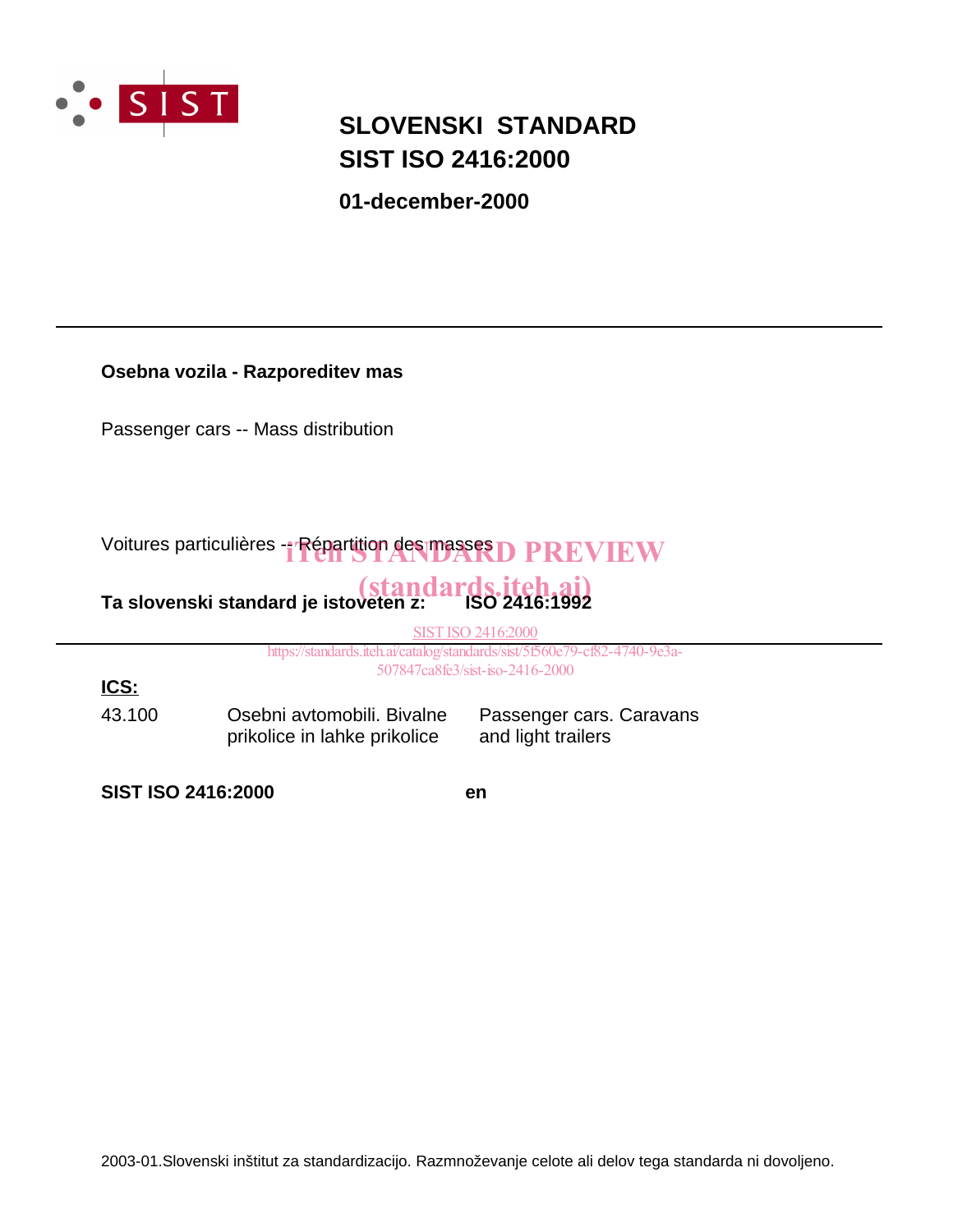

## iTeh STANDARD PREVIEW (standards.iteh.ai)

SIST ISO 2416:2000 https://standards.iteh.ai/catalog/standards/sist/5f560e79-cf82-4740-9e3a-507847ca8fe3/sist-iso-2416-2000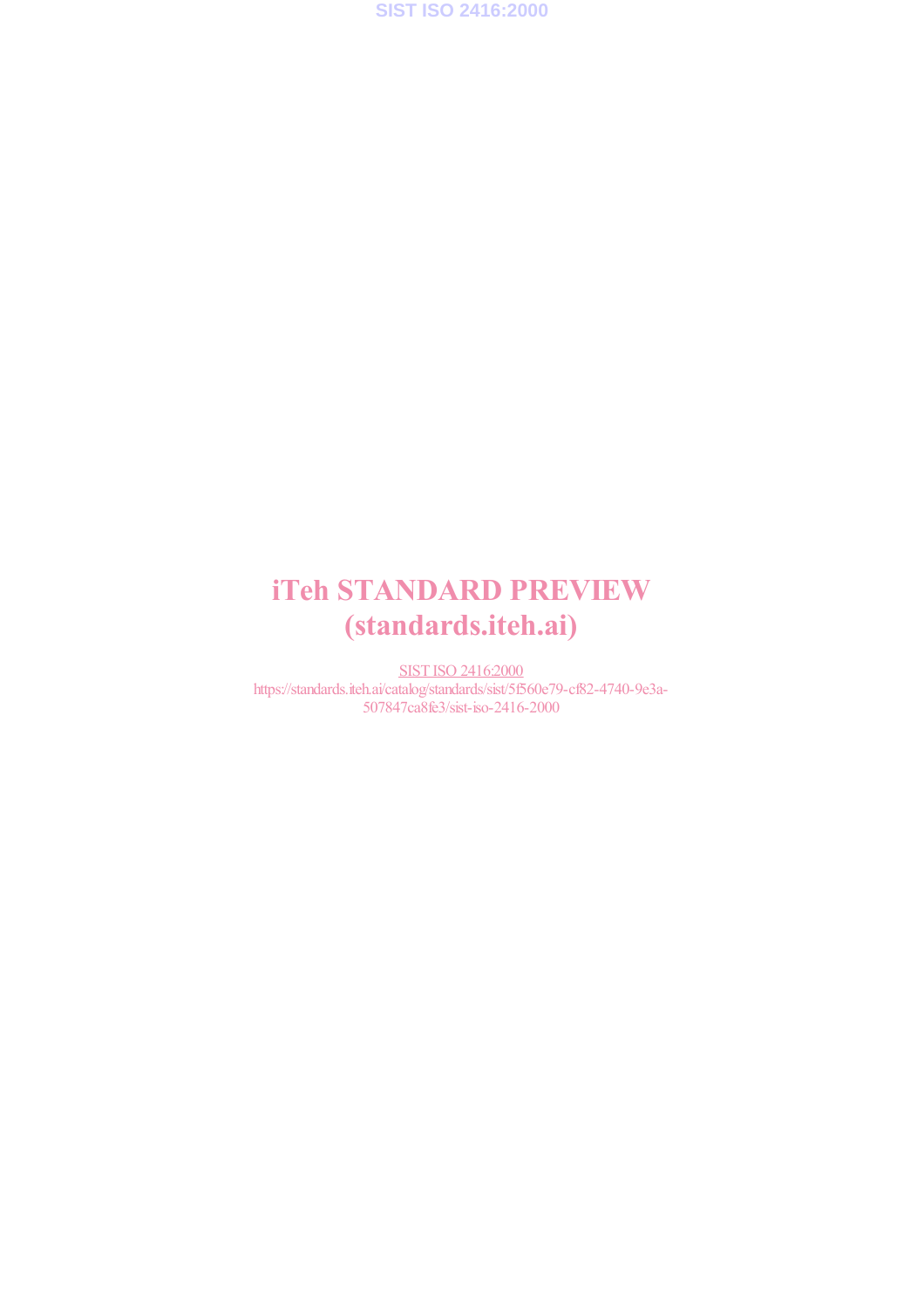**SIST ISO 2416:2000**

# INTERNATIONAL STANDARD

**ISO** 2416

Third edition 1992-05-01

### Passenger cars - Mass distribution

--- \_\_\_- --..- I\_-------- ----- ------- -.-\_- --\_ \_\_ --

Voitures particulières – Répartition des masses<br><u>iTeh STANDARD PREVIEW</u> (standards.iteh.ai)

SIST ISO 2416:2000 https://standards.iteh.ai/catalog/standards/sist/5f560e79-cf82-4740-9e3a-507847ca8fe3/sist-iso-2416-2000



Reference number ISO 2416:1992(E)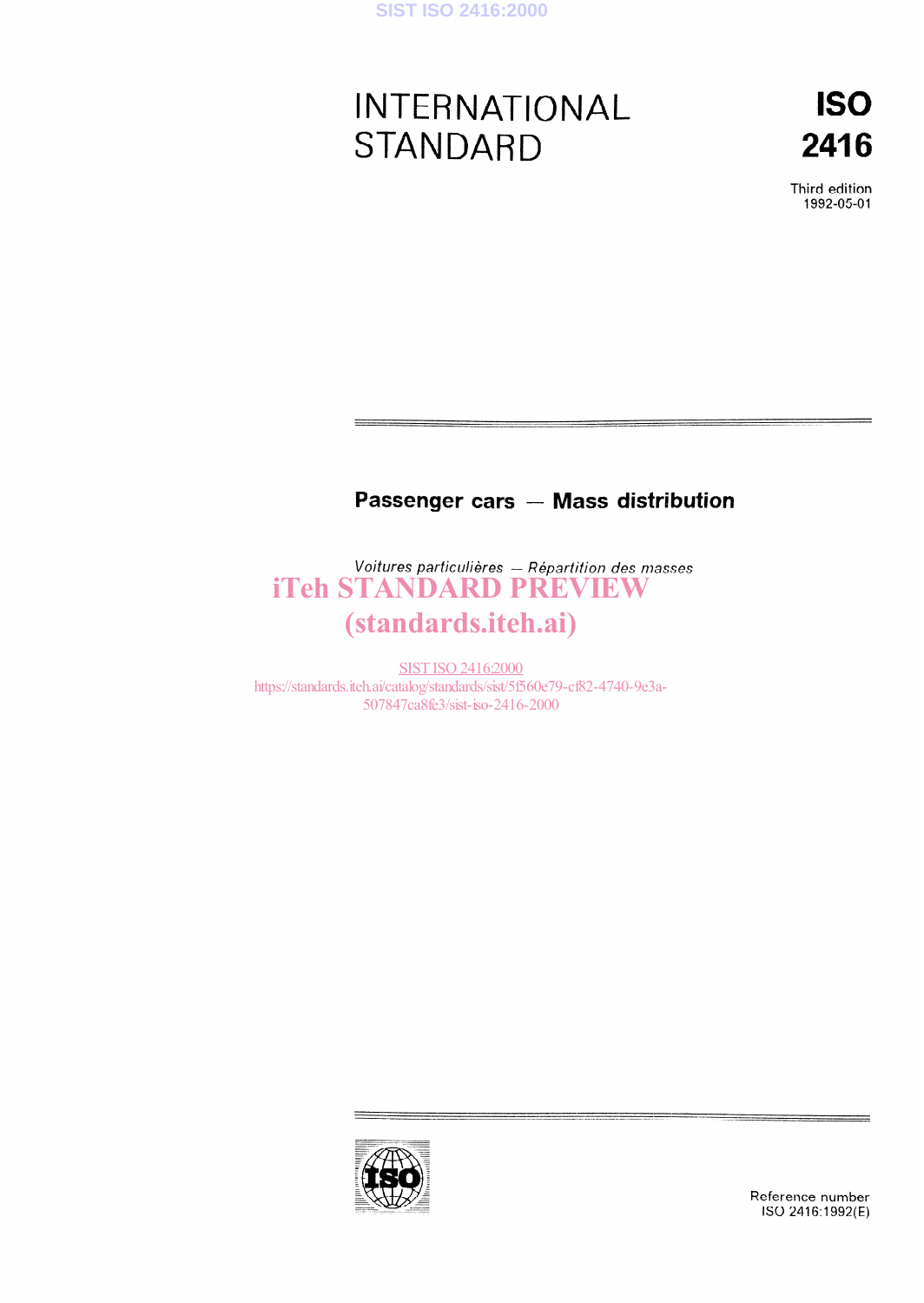#### Foreword

ISO (the International Organization for Standardization) is a worldwide federation of national standards bodies (ISO member bodies). The work of preparing International Standards is normally carried out through ISO technical committees. Esch member body interested in a subject for which a technical committee has been established has the right to be represented on that committee. International organizations, governmental and non-governmental, in liaison with ISO, also take part in the work. ISO collaborates closely with the International Electrotechnical Commission (IEC) on all matters of electrotechnical standardization.

Draft International Standards adopted by the technical committees are circulated to the member bodies for voting. Publication as an lnterch culated to the member bodies for voting. Fubilitation as an inter-<br>national Standard requires approvaleby at least 75 % of the member  $EVVEW$ bodies casting a vote.

 $\frac{1}{100}$  Standard ISO 2416 was prepared by Technical Committee  $\frac{1}{100}$  $ISO/TC$  22, Road vehicles, Sub-Committee SC 6, Terms and definitions of dimensions and masses. SIST ISO 2416:2000 https://standards.iteh.ai/catalog/standards/sist/5f560e79-cf82-4740-9e3a-

This third edition cancels and replaces)78#Tea8fsecond -2edition 0 (ISO 2416:1976), of which it constitutes a technical revision.

0 ISO 1992

All rights reserved. No part of this publication may be reproduced or utilized in any form or by any means, electronie or mechanical, including photocopying and microfilm, without permission in writing from the publisher.

International Organization for Standardization

Case Postale 56 . CH-1211 Genève 20 . Switzerland Printed in Switzerland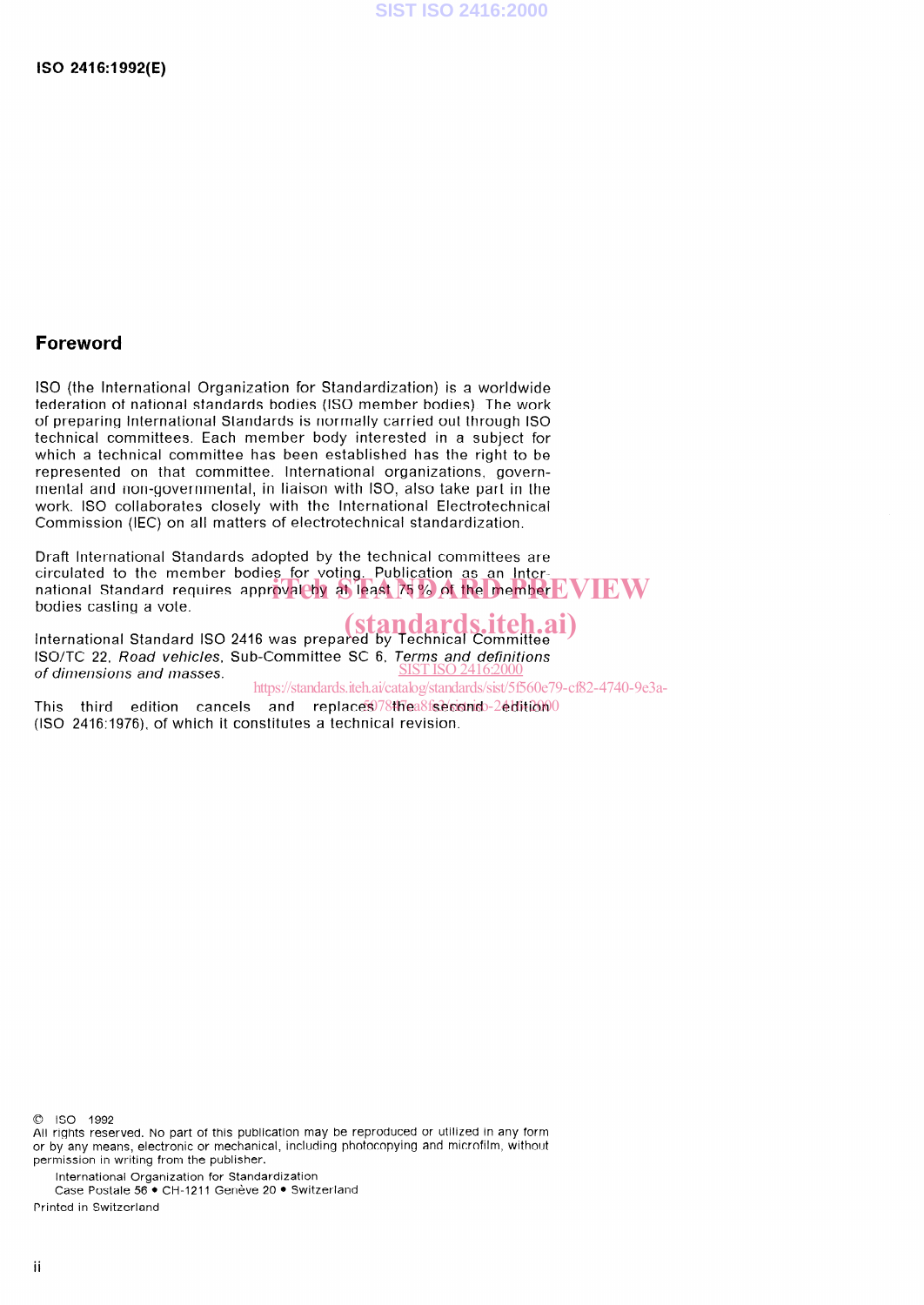### Passenger cars  $-$  Mass distribution

#### 1 Scope

This International Standard defines the distribution of the transportable mass for passenger cars, and specifies

a conventional average mass for passengers, and

#### 3.2 Conventional mass of luggage,  $m_b$

The conventional mass of luggage, for each passenger, is fixed at  $m_b = 7$  kg.

#### 3.3 Nominal design pay mass,  $m_t$

The nominal design pay mass,  $m_{\text{t}}$ , shall meet the following inequality:

-- a conventional mass for luggage.

The total of the masses thus defined represents  $\text{RD}$   $\text{PRF}(m_1 + m_2) \times n$ nominal design pay mass for a given vehicle  $dards.i$  where  $r$  is the number of seating places as define<br>by the manufacturer  $P_{n} \geq (m_{p} + m_{b}) \times n$ 

This International Standard applies to passenger cars as defined in ISO 3833. by the manufacturer.

3.4 Nominal mass of transportable goods, v+, **SIST ISO 2416:2** https://standards.iteh.ai/catalog/standards/si 507847ca8fe3/sist-iso-2

#### 2 Normative references

 $\frac{410-2000}{10}$  minal mass of transportable goods,  $m_{\text{tr}}$ , is determined by the following formula:

$$
m_{\rm tr} = m_{\rm t} - m_{\rm p} \times n_{\rm o}
$$

where

 $n_0$  is the number of occupied seats;

 $m<sub>f</sub>$  is as defined in 3.3;

 $m_{\rm p}$  is as defined in 3.1.

#### **Mass distribution**

#### 4.1 General requirements

None of the permissible axle loads shall be exceeded.

#### 4.2 Passenger cars with invariable volume of luggage compartment

#### 4.2.1 Passengers

The centre of respective masses is situated, in accordance with ISO 6549, as specified in either a) or<br>b)

The following standards contain provisions which, through reference in this text, constitute provisions of this International Standard. At the time of publication, the editions indicated were valid. All standards are subject to revision, and parties to agreements based on this International Standard are encouraged to investigate the possibility of applying the most recent editions of the Standards indicated below. Members of IEC and ISO maintain registers of currently valid International Standards.

 $ISO$  3832:1991, Passenger cars  $-$  Luggage compart $ments - Method$  of measuring reference volume.

 $ISO$  3833:1977, Road vehicles  $-$  Types  $-$  Terms and definitions.

ISO 6549:1980, Road vehicles  $-$  Procedure for Hpoint determination.

#### 3 Terms and conventional values

#### 3.1 Conventional mass of passenger,  $m_{\rm o}$

The conventional mass of a passenger without luggage is fixed at  $m_{\rm p} = 68$  kg.